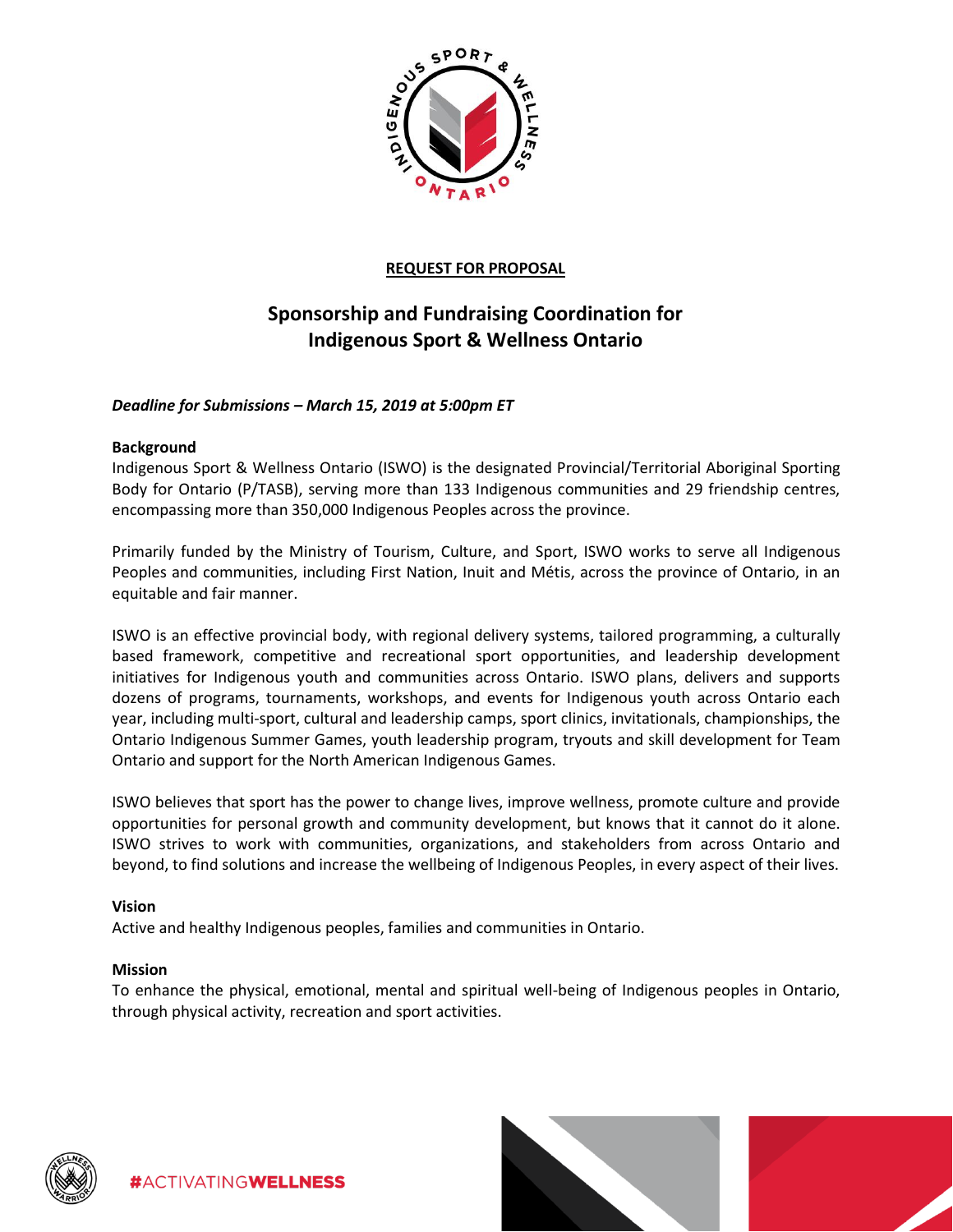### **Mandate**

To develop and deliver sport and recreation opportunities for First Nations, Inuit and Métis youth and communities in Ontario, living on and off reserve, in rural and urban settings, which positively impact lives and increase wellbeing.

For more information regarding ISWO, please visit its website: [iswo.ca.](iswo.ca)

### **About the Opportunity**

ISWO is seeking a successful sponsorship/fundraising agency to partner with the organization, preferably for a duration of five (5) years in order to align with its existing partnerships with the Canadian Broadcasting Corporation (CBC) and the City of Ottawa/Ottawa Tourism.

**Note:** Special consideration will be provided to Agencies/Consultants which are Indigenous-led or have successfully worked with Indigenous organizations previously. With major ISWO events scheduled for the City of Ottawa / Algonquins of Pikwakanagan First Nation, special consideration will also be given to companies with local experience and connections.

# **Primary Sponsorship Goals**

- Secure the necessary sponsorship funding to achieve a successful budget for ISWO, its major events and programs.
- Welcome corporate partners who align with the values of ISWO and can assist in the ongoing participation of Reconciliation.
- Ensure sponsors receive appropriate value for their contribution.
- Recruit more than funds ensure sponsors are engaged in the programming of ISWO and in turn, welcome ISWO to participate in achieving internal organizational goals.
- Highlight Indigenous leadership within corporations.
- Raise the profile of ISWO and its major events/programs.
- Grow the number of corporate partners who are interested in opportunities to collaborate with ISWO.

#### **Goal of this Request for Proposal**

The goal of this RFP is to select the most appropriate sponsorship/fundraising agency. A separate marketing agency of record will provide supporting branding and artwork for all sponsorship proposals.

#### **Objectives**

Project objectives include:

- 1. Sponsor recruitment, management and retention.
- 2. Acquisition of Corporate Partners for ISWO and its major events/programs.
- 3. Lead sponsorship servicing program with assistance from ISWO.
- 4. Serve as day-to-day contact with ISWO corporate partners
- 5. Assist ISWO marketing staff with advertising and social media strategy as it pertains to satisfying sponsorship agreements.

Specific tasks include but are not limited to:

- Develop sponsorship package and program in concert with ISWO marketing staff.
- Outreach to potential sponsors

#ACTIVATINGWELLNESS

• Maintain contact with sponsors, escalate questions to ISWO, if required.



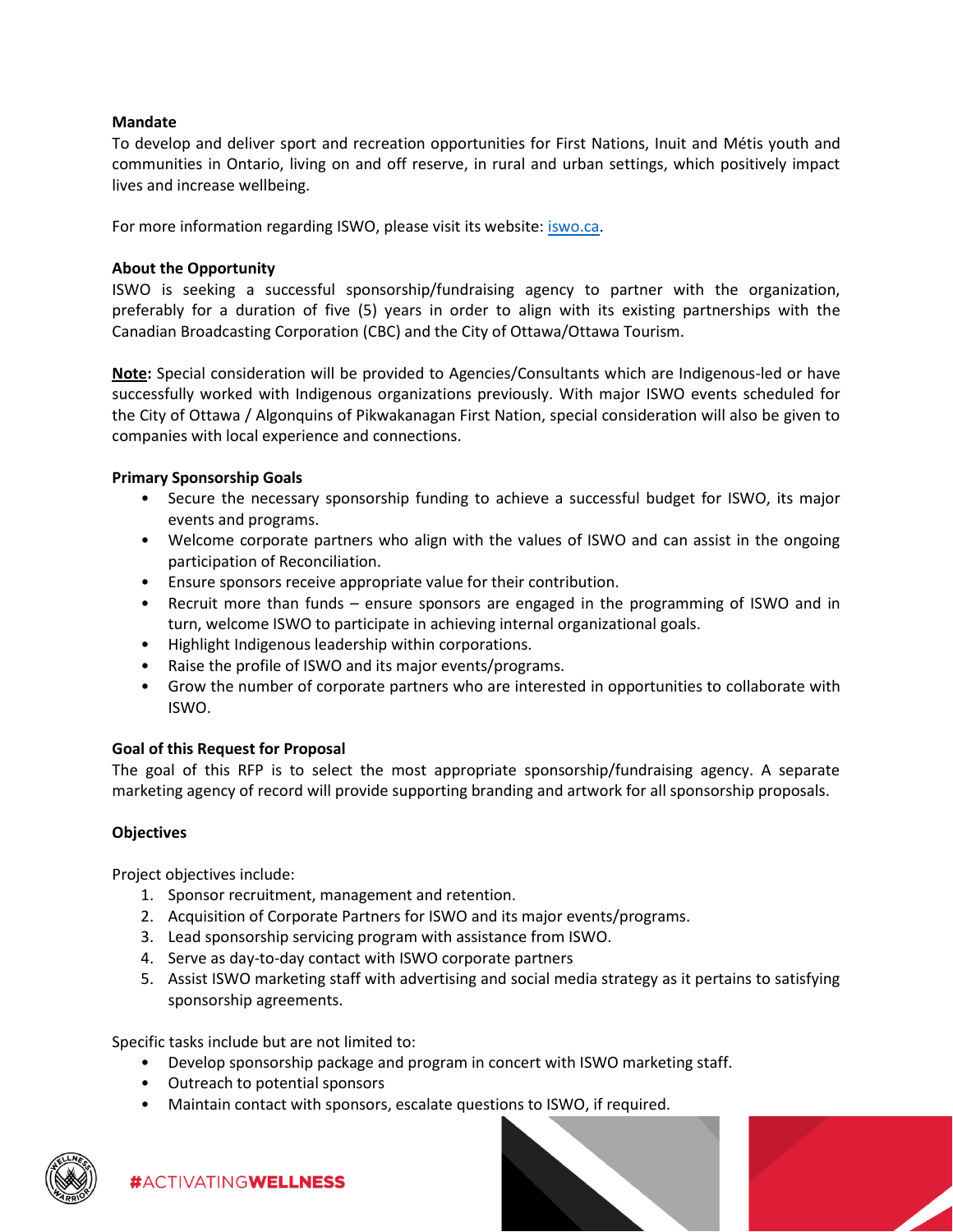- Make all required "pitches" and engage members of ISWO senior staff/board, if needed.
- Ensure Agency/Consultant and Sponsors are up-to-date with ISWO programs and developments.
- Provide guidance and support for advertising and search engine optimization
- Receive signed agreements and forward payments to ISWO
- Support event team in ensuring all sponsorship commitments are met.
- Create fulfillment reports for each sponsor following the event.

#### **Major ISWO Assets**

#### **Global Masters Indigenous Games (MIG)**

The Masters Indigenous Games (MIG) was created as a legacy from hosting the 2017 North American Indigenous Games. MIG aims to provide Indigenous adults aged 20 years and older the opportunity to compete against their peers in a variety of contemporary and traditional sporting activities. For Indigenous adults, the Masters Indigenous Games are an opportunity to get physically active, engage with community and participate in competition. The inaugural 2018 MIG games brought together hundreds of athletes from across North America to compete in sport competitions, celebrate Indigenous wellness, and showcase the Indigenous cultures from around the world. Not only is the MIG an opportunity for Indigenous athletes to compete, the Games also present an opportunity for North American Indigenous Games (NAIG) alumni to reunite with past teammates, competitors, and friends.

As a result of the successful inaugural event, a multi-year agreement was reached between ISWO and the City of Ottawa / Ottawa Tourism to host the 2021 and 2023 Global Masters Indigenous Games, in addition to the 2021 Ontario Indigenous Summer Games, while implementing ISWO's Urban Indigenous Strategy and Standing Bear – Indigenous Youth Leadership Program.

#### **Ontario Indigenous Summer Games**

The Ontario Indigenous Summer Games (OISG), developed by Indigenous Sport & Wellness Ontario and funded by the Government of Ontario, is an important step in the sport development pathway for Indigenous youth.

From a sport perspective, the OISG provides an opportunity for high-performance athlete development, athlete talent identification, and sport specific training and preparation for participation in the North American Indigenous Games. The Games are also important for the celebration of Indigenous cultures and communities, with youth having the opportunity to share and learn from each other and make connections that last a lifetime.

The last Ontario Indigenous Summer Games took place in 2016 within the Southwest Region in partnership with the Six Nations of the Grand River. More than thirty-five percent (35%) of the participants in attendance for the 2016 OISG were from Northern Ontario.

The next Ontario Indigenous Summer Games are scheduled to take place in the Summer of 2019. The bid process to host OISG is now closed, and an announcement on its location is expected in March.

#### **Team Ontario at the National Aboriginal Hockey Championships**

The National Aboriginal Hockey Championships (NAHC), founded by the Aboriginal Sport Circle (ASC) and sanctioned by Hockey Canada, provides a forum for elite Bantam and Midget-aged Aboriginal hockey players from across Canada showcasing the athletic abilities of athletes from across the country, while also fostering cultural unity and pride. An event held annually since 2001, the NAHC also serves as a



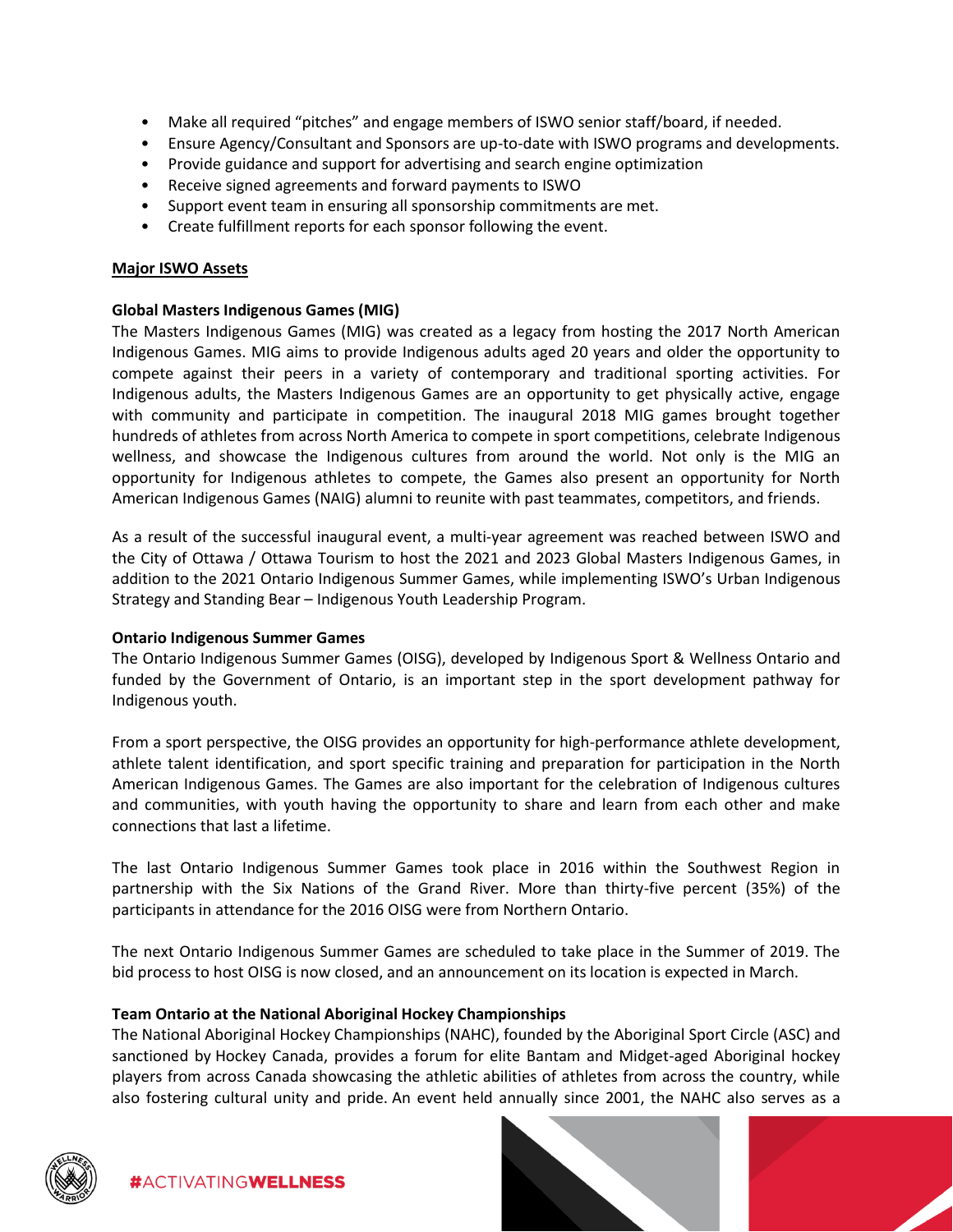focal point for grassroots and regional Aboriginal hockey development**.** Team Ontario will be competing at the 2019 NAHC, scheduled to take place May 6-9, 2019 in Whitehorse, Yukon.

#### **Team Ontario at the North American Indigenous Games**

The North American Indigenous Games (NAIG) are a multi-sport, multi-disciplinary event involving Indigenous youth from Canada and the United States. The Games offer 14 sport competitions in addition to a vibrant cultural program, showcasing local and North American indigenous cultural groups and artists.

The NAIG was first held in 1990 in Edmonton, Alberta, and has been staged on nine other occasions since then, in various locations throughout Canada and the United States. The last NAIG was hosted by ISWO in Toronto. Athletes competing in the NAIG must be born of North American Indigenous ancestry. All contingents participating in the North American Indigenous Games (NAIG) must represent the Indigenous Peoples of a Province/Territory in Canada, or a State/Region in the United States of America. Only athletes registered with a contingent are eligible to compete in the NAIG.

More than 550 participants will be selected over the coming year to make up Team Ontario, who will compete at the 2020 Halifax NAIG.

| Sponsorship/Fundraising targets are as follows:                       | Cash      | In-Kind   |
|-----------------------------------------------------------------------|-----------|-----------|
| 2019 Ontario Indigenous Summer Games                                  | \$25,000  | \$25,000  |
| 2020 Team Ontario at North American Indigenous Games                  | \$50,000  | \$50,000  |
| 2021 Ontario Native Basketball Invitational                           | \$25,000  | \$10,000  |
| 2021 Global Masters Indigenous Games                                  | \$300,000 | \$150,000 |
| 2021 Ontario Indigenous Summer Games                                  | \$100,000 | \$50,000  |
| 2022 Ontario Native Basketball Invitational                           | \$35,000  | \$15,000  |
| 2022 Ontario Native Volleyball Invitational                           | \$15,000  | \$5,000   |
| 2023 Global Masters Indigenous Games                                  | \$400,000 | \$200,000 |
| 2023 Ontario Indigenous Summer Games                                  | \$150,000 | \$75,000  |
| Standing Bear Youth Leadership Program (Annually 2019-2023) \$300,000 |           | \$50,000  |
| Team Ontario at the National Aboriginal Hockey Championship           |           |           |
| (Annually 2019-2023)                                                  | \$50,000  | \$25,000  |

#### **CBC**

In November 2018, ISWO announced a five-year agreement with the Canadian Broadcasting Corporation (CBC). While ISWO will remain the point of contact with the CBC, the Agency/Consultant will work with ISWO on appropriate media opportunities and assets for potential sponsors.

#### **Submission Timeline**

Proposals must be submitted by Friday, March 15, 2019 at 5:00pm ET. ISWO will follow up to arrange interviews for shortlisted candidates. A final decision is expected within ten (10) business days from posted deadline if submissions received meet the aligned requirements. If no suitable submissions are received, the RFP will be reposted.

#### **Pricing**

Submissions are to include detailed quotes in order to complete objectives in addition to a suggested payment plan. ISWO will entertain various pricing options including Retainer and/or Commission structure. Agency/Consultant must detail suggested expenses to be paid by ISWO.